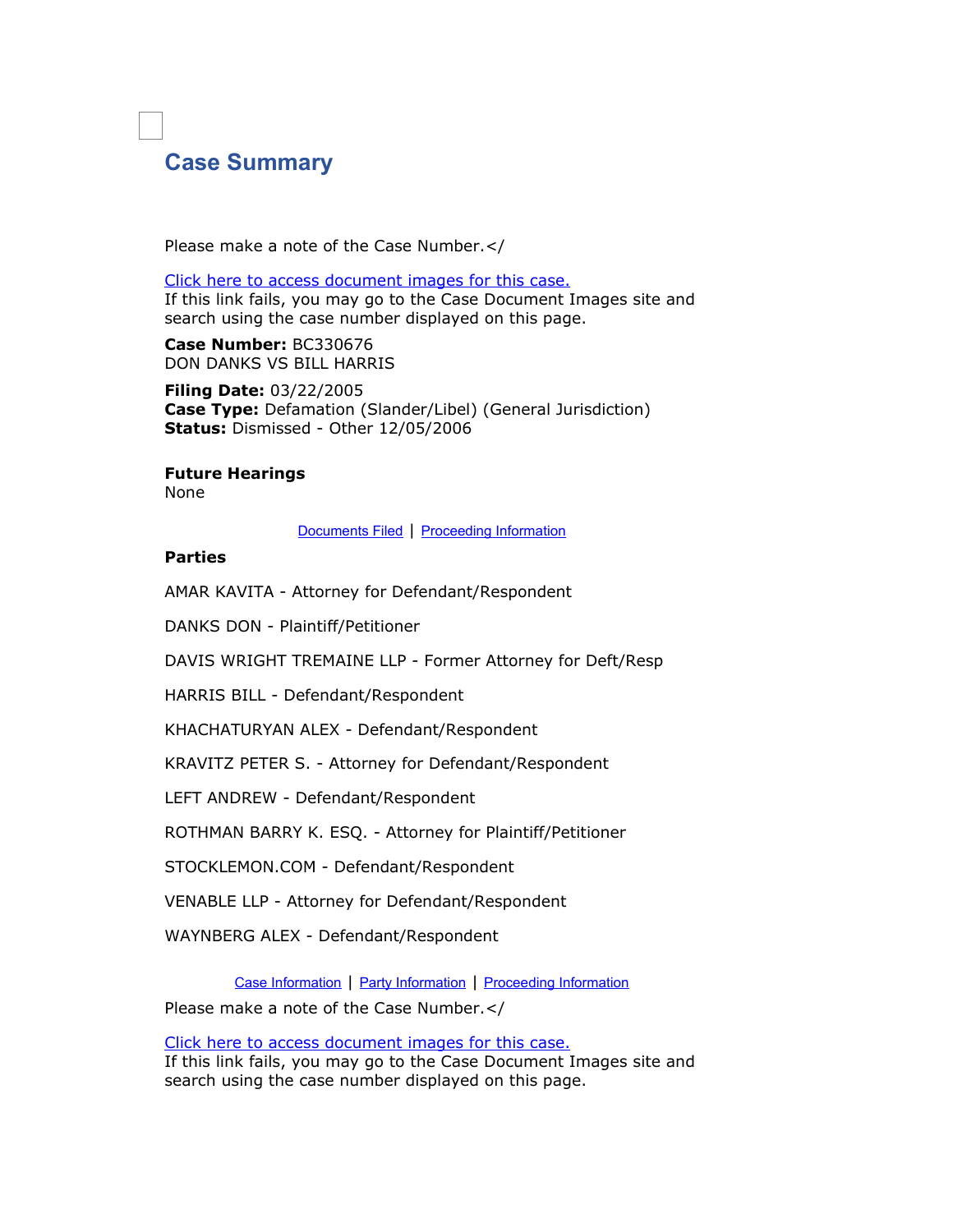**Documents Filed** (Filing dates listed in descending order)

Click on any of the below link(s) to see documents filed on or before the date indicated: [01/20/2006](https://www.lasuperiorcourt.org/civilcasesummary/#DOC21) [03/28/2005](https://www.lasuperiorcourt.org/civilcasesummary/#DOC41)

**10/11/2006** Remittitur (DISMISSED REMITTITUR ISSUED ON 10- 11-06 APPEAL FILED 3-24-06 IS DISMISSED S/T D-69 10-18-06 ) Filed by Clerk

**09/27/2006** Notice of Ruling (RE ANDREW LFEFT'S MOTION TO SET ASIDE THE DEFAULT JUDGMENT ENTERED AGAINST NON-ENTITY DEFT. ETC. ) Filed by Attorney for Defendant/Respondent

**09/25/2006** Order (Setting Aside Default and Dismissing Case as to Defendant STOCKLEMON.COM, only ) Filed by Attorney for Defendant/Respondent

**09/22/2006** Miscellaneous-Other (STATEMENT OF NON-OPPO. BY PLTF TO MOTION FOR DEFT ANDREW LEFT TO SET ASIDE DEFAULT, ETC. ) Filed by Attorney for Defendant/Respondent

**09/22/2006** Declaration (OF PETER S. KRAVITZ ) Filed by Attorney for Defendant/Respondent

**09/11/2006** Ex-Parte Application (for order to continue debtor's examination pending determination of motion to reinstate appeal; Memorandum of points and authori- ties in support thereof; Declara- tion of Kristal Marie Gunn) Filed by Attorney for Plaintiff/Petitioner

**09/11/2006** Declaration (of Peter S. Kravitz in opposition to ex parte application to continue examination of judgment debtor. ) Filed by Attorney for Defendant/Respondent

**09/08/2006** Bond (UNDERTAKING UNDER SECTION 9171 CCP: AMERICAN CONTRACTORS INDEMNITY COMPANY ) Filed by Attorney for Real Pty in Int

**08/21/2006** Proof of Service (RE; DON DANKS ) Filed by Attorney for Plaintiff/Petitioner

**08/21/2006** Declaration (OF PETER S. KRAVITZ IN SUPPORT OF DEFT ANDREW LEFT'S MOTION TO SET ASIDE THE ENTRY OF DEFAULT, ETC. ) Filed by Attorney for Defendant/Respondent

**08/21/2006** Motion-Relief from Default (ENTERED AGAINST NON-ENTITY DEFT STOCKLEMON.COM AND TO DISMISS THE SUIT AGAINST THE IMPROPERLY NAMED WEBLOG; DELC. OF ANDREW LEFT SET: 9-25-06) Filed by Attorney for Defendant/Respondent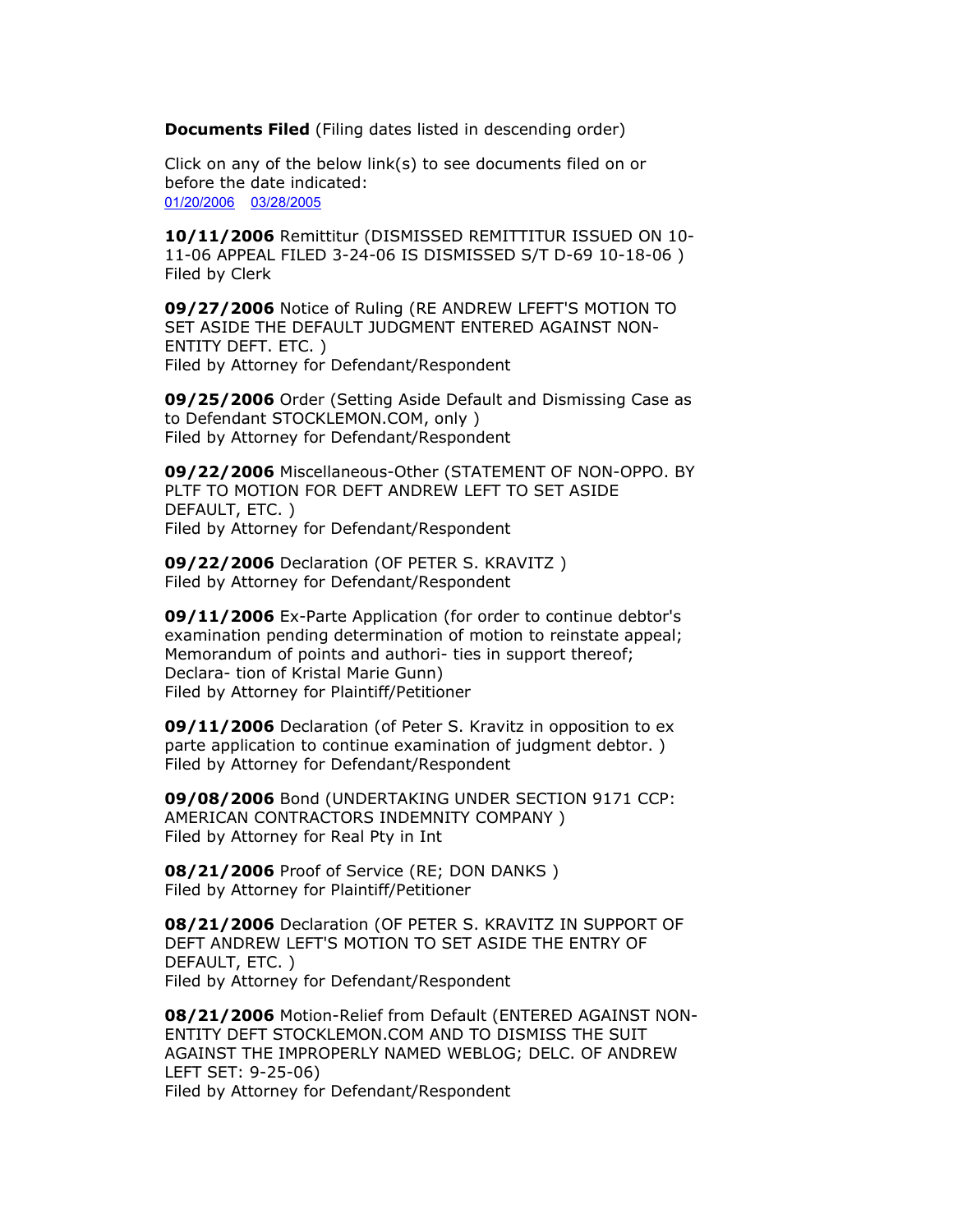**08/21/2006** Notice of Change of Address (AND FIRM NAME ) Filed by Attorney for Defendant/Respondent

**08/01/2006** Notice (OF CHANGE OF FIRM NAME OF WHITWELL JACOBY EMHOGG LLP ) Filed by Attorney for Defendant/Respondent

**06/13/2006** Ntc to Prty re fee Clk's Transcpt (FILED BY ACM ) Filed by Clerk

**05/10/2006** Ntc to Reptr/Mon to Prep Transcrpt (FOR APPEAL FILED 3/24/06 ) Filed by Clerk

**05/04/2006** Notice Filed by Plaintiff

**04/20/2006** Abstract of Judgment Filed by Clerk

**04/07/2006** Notice (NOTICE OF DEPOSIT REGARDING RESPON DENT ANDREW LEFT'S DESIGNATION OF ADDITIONAL PROCEEDINGS IN REPORTER S TRANSCRIPTS ) Filed by Defendant

**04/07/2006** Notice (OF ENTRY OF JUDGMENT ) Filed by Attorney for Defendant/Respondent

**04/04/2006** Judgment Filed by Attorney for Defendant/Respondent

**03/30/2006** Declaration (OF PETER S. KRAVITZ RE SUBMISSION OF [PROPOSED] JUDGMENT ) Filed by Attorney for Defendant/Respondent

**03/28/2006** Ntc to Atty re Notice of Appeal Filed by Clerk

**03/24/2006** Notice of Appeal Filed by Plaintiff/Petitioner

**03/24/2006** Ntc to Prepare Reporters Transcrpt Filed by Plaintiff/Petitioner

**03/24/2006** Ntc to Prepare Clerk Transcript Filed by Plaintiff/Petitioner

**03/22/2006** Notice of Ruling Filed by Attorney for Defendant/Respondent

**03/14/2006** Declaration (OF LINDSAY B. SMITH IN SUPPORT OF REPLY TO UNOPPOSED MOTION OF DEFT ANDREW LEFT TO RECOVER ATTYS' FEES AND COSTS ) Filed by Attorney for Defendant/Respondent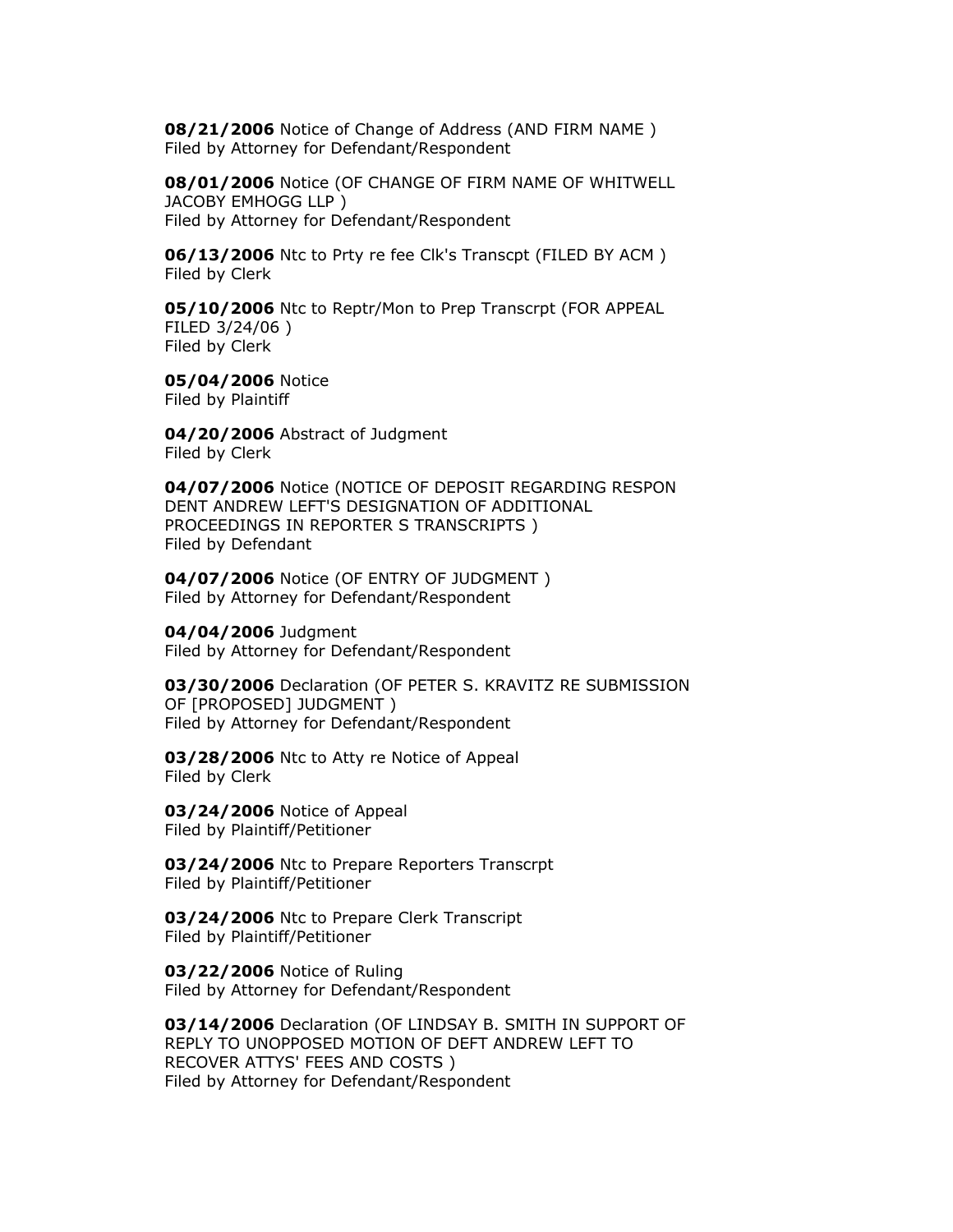**03/14/2006** Reply/Response (IN SUPPORT OF THE UNOPPOSED MOTION OF DEFT ANDREW LEFT TO RECOVER ATTYS' FEES AND COSTS ETC. ) Filed by Attorney for Defendant/Respondent

**02/23/2006** Notice of Motion (AND MOTION TO RECOVER ATTYS' FEES AND COSTS, ETC. SET: 3-22-06) Filed by Attorney for Defendant/Respondent

**02/23/2006** Request for Judicial Notice Filed by Attorney for Defendant/Respondent

Click on any of the below link(s) to see documents filed on or before the date indicated: [TOP](https://www.lasuperiorcourt.org/civilcasesummary/#DOC) [01/20/2006](https://www.lasuperiorcourt.org/civilcasesummary/#DOC21) [03/28/2005](https://www.lasuperiorcourt.org/civilcasesummary/#DOC41)

**01/20/2006** Declaration (OF LINDSAY B. SMITH IN SUPPORT OF SPECIAL MOTION TO STRIKE ) Filed by Attorney for Defendant/Respondent

**01/09/2006** Substitution of Attorney Filed by Attorney for Defendant/Respondent

**12/06/2005** Reply/Response (TO SEPARATE STATEMENT OF QUESTIONS AND RESPONSES IN DISPUTE IN SUP- PORT OF PLTF'S MOTION TO COMPEL FURTHER RESPONSES TO PLTF'S FIRST DEMAND FOR PRODUCTION OF DOCS.) Filed by Attorney for Defendant/Respondent

**12/06/2005** Opposition Document (TO PLTF'S MOTION TO COMPEL FURTHER RESPONSE TO REQUEST FOR PRODUCTION OF DOCS., ETC. ) Filed by Attorney for Defendant/Respondent

**11/22/2005** Motion to Compel (FURTHER RESPONSE TO REQUEST FOR PRODUCTION OF DOCS. AND REQUEST FOR MONETARY SANCTIONS, ETC. SET: 12-14-05) Filed by Attorney for Plaintiff/Petitioner

**11/22/2005** Miscellaneous-Other (STATEMENT OF QUESTIONS AND RESPONSES IN DISPUTE IN SUPPORT OF MOTION TO COMPEL FURTHER RESPONSE TO PLTF'S FIRST DEMAND FOR PRODUCTION OF DOCS. )

Filed by Attorney for Plaintiff/Petitioner

**11/18/2005** Ex-Parte Application (for Order to Continue Hearing on Defendant Andrew Left's Special Motion to Strike ) Filed by Attorney for Plaintiff/Petitioner

**11/18/2005** Opposition Document (to Plaintiff's Ex Parte Application to Delay the 11-21-2005 Anti-Slapp Hearing ) Filed by Attorney for Defendant/Respondent

**11/10/2005** Reply/Response (DEFT ANDREW LEFT'S SUPPLEMENTAL REPLY IN SUPPORT OF SPECIAL MOTION TO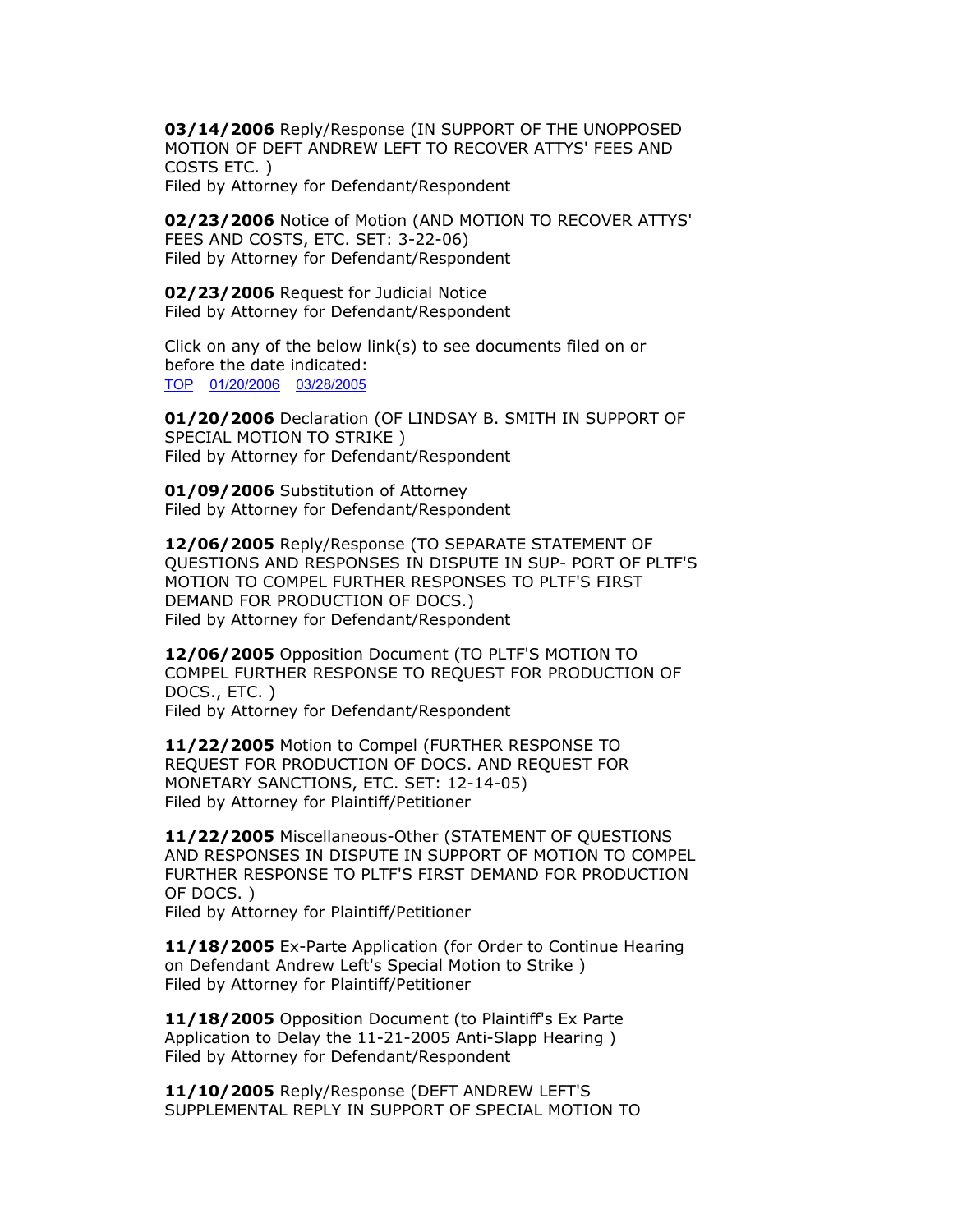STRIKE; SUPPLEMENTAL DECL. OF ALONZO WICKERS IV WITH EXHIBITS NN-RR ) Filed by Attorney for Defendant/Respondent

**09/09/2005** Proof of Service (OF: DEFT'S ANDREW LEFT'S OPPO. TO PLTF'S MOTION TO CONDUCT LIMITED DISCOVERY IN CONNECTION WITH PLTF'S 0PPO. TO SPECIAL MOTION TO STRIKE; DECL.; OF KAVITA AMAR WITH EXHIBIT A) Filed by Attorney for Defendant/Respondent

**08/30/2005** Opposition Document (TO PLTF'S MOTION TO CONDUCT LIMITED DISCOVERY IN CONNECTION WITH PLTF'S OPPO., ETC. ) Filed by Attorney for Defendant/Respondent

**08/19/2005** Notice of Motion (AND MOTION TO CONDUCT LIMITED DISCOVERY IN CONNECTION WITH OPPO. TO DEFT ANDREW LEFT'S SPECIAL MOTIONTO STRIKE, ETC. SET: 9-13-05) Filed by Attorney for Plaintiff/Petitioner

**08/12/2005** Ex-Parte Application (for Order Shortening Time for Hearing on Motion to Conduct Limited Discovery ) Filed by Attorney for Plaintiff/Petitioner

**08/12/2005** Opposition Document (to Ex Parte Application ) Filed by Attorney for Defendant/Respondent

**08/12/2005** Proof of Service (of Ex Parte Notice ) Filed by Attorney for Plaintiff/Petitioner

**07/25/2005** Statement-Case Management Filed by Attorney for Defendant/Respondent

**07/25/2005** Notice of Ruling Filed by Attorney for Defendant/Respondent

**07/19/2005** Proof of Service (ARE REPLY TO PLTF'S OPPO., ETC. AND EVIDENTIARY OBJECTION TO DECL., ETC. ) Filed by Attorney for Defendant/Respondent

**07/15/2005** Reply/Response (TO PLTF'S OPPO. TO SPECIAL MOTION TO STRIKE PLTF'S UNVERIFIED COMPLAINT ) Filed by Attorney for Defendant/Respondent

**07/15/2005** Objection Document (EVIDENTIARY OBJECTIONS TO DECL. OF DON DANKS ) Filed by Attorney for Defendant/Respondent

**07/11/2005** Opposition Document (TO DEFT ANDREW LEFT'S SPECIAL MOTION TO STRIKE PLTF'S UNVERIFIED COMPLAINT; MEMO OF P&A; DECL. OF DON DANKS; ) Filed by Attorney for Plaintiff/Petitioner

**07/11/2005** Objection Document (PLTF'S EVIDENTIARY OBJECTIONS TO DECLS. SUBMITTED BY DEFT IN CONNECTION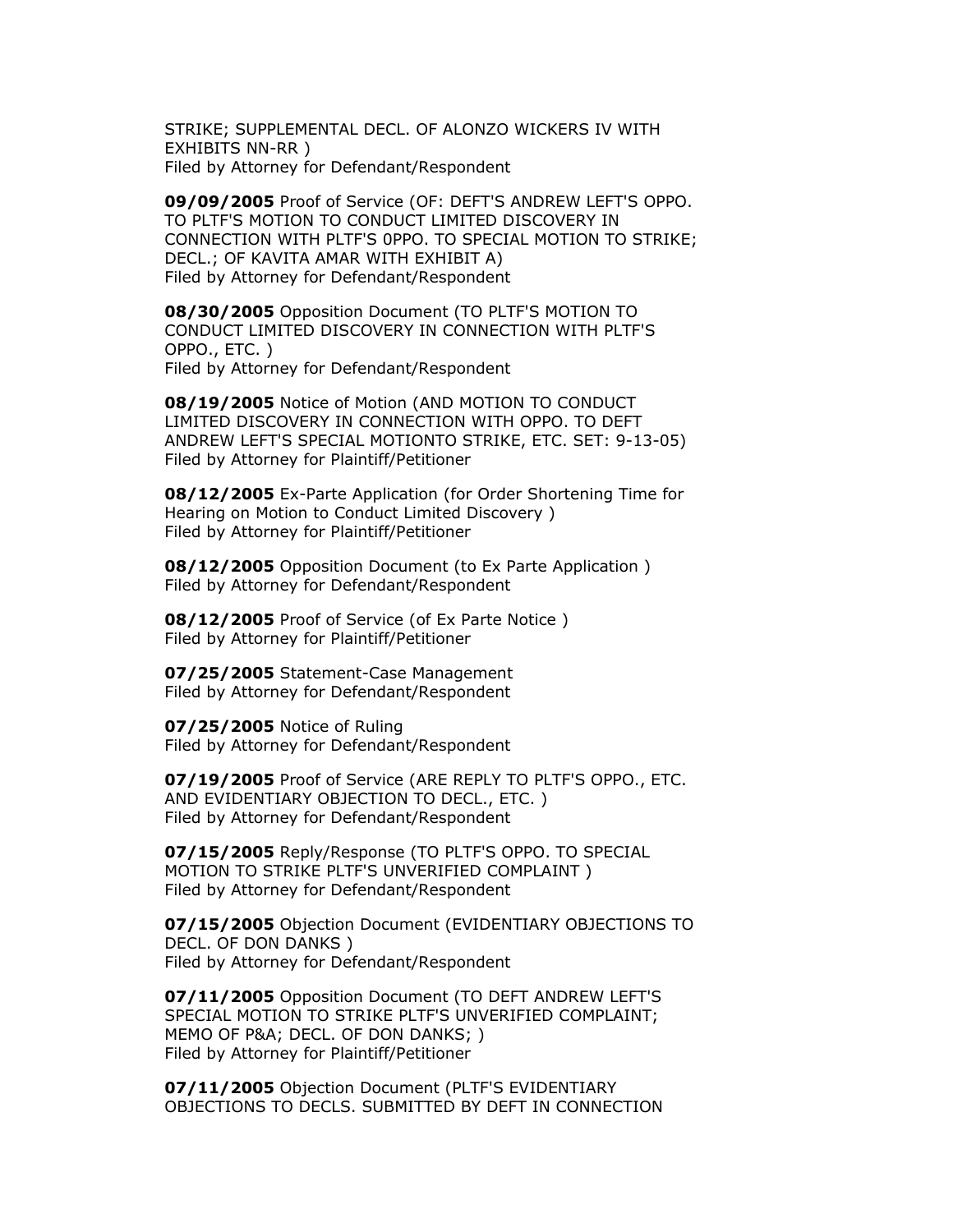W/DEFT'S SPECIAL MOTION TO STRIKE, ETC. ) Filed by Attorney for Plaintiff/Petitioner

**06/29/2005** Default Entered (Bill Harris, an individual ) Filed by Attorney for Pltf/Petnr

**06/28/2005** Proof of Service (BY HAND DELIVERY ) Filed by Attorney for Defendant/Respondent

**06/23/2005** Default Entered (Stocklemon.com, a business entity ) Filed by Attorney for Pltf/Petnr

**06/23/2005** Proof of Service Filed by Attorney for Pltf/Petnr

**06/23/2005** Request for Judicial Notice Filed by Attorney for Defendant/Respondent

**06/23/2005** Declaration (OF ANDREW LEFT IN SUPPORT OF SPECIAL MOTION TO STRIKE PLTF'S UNVERIFIED COMPLAINT; EXHIBITS A-E ) Filed by Attorney for Defendant/Respondent

**06/23/2005** Proof of Service (RE NOTICE OF MOTION AND SPECIAL MOTION TO STRIKE PLTF'S UNVERIFIED COMPLAINT; ETC. )

Filed by Attorney for Defendant/Respondent

**06/23/2005** Declaration (OF ALONZO WICKERS IV IN SUPPORT OF SPECIAL MOTION TO STRIKE PLTF'S UNVERIFIED COMPLAINT; EXHIBITS F-MM ) Filed by Attorney for Defendant/Respondent

**06/23/2005** Motion to Strike (TO PLTF'S UNVERIFIED COMPLAINT; MEMO OF P&A SET: 7-22-05) Filed by Attorney for Defendant/Respondent

**06/22/2005** Default Entered (alex vaynberg, an individual ) Filed by Attorney for Pltf/Petnr

**06/22/2005** Answer to Unverified Complaint Filed by Attorney for Defendant/Respondent

**06/03/2005** Proof of Service Filed by Attorney for Pltf/Petnr

**06/02/2005** Request to Enter Default (default reject for Vaynberg-#3. ) Filed by Attorney for Pltf/Petnr

**06/02/2005** Proof-Service/Summons Filed by Attorney for Plaintiff/Petitioner

**06/02/2005** Declaration of Diligence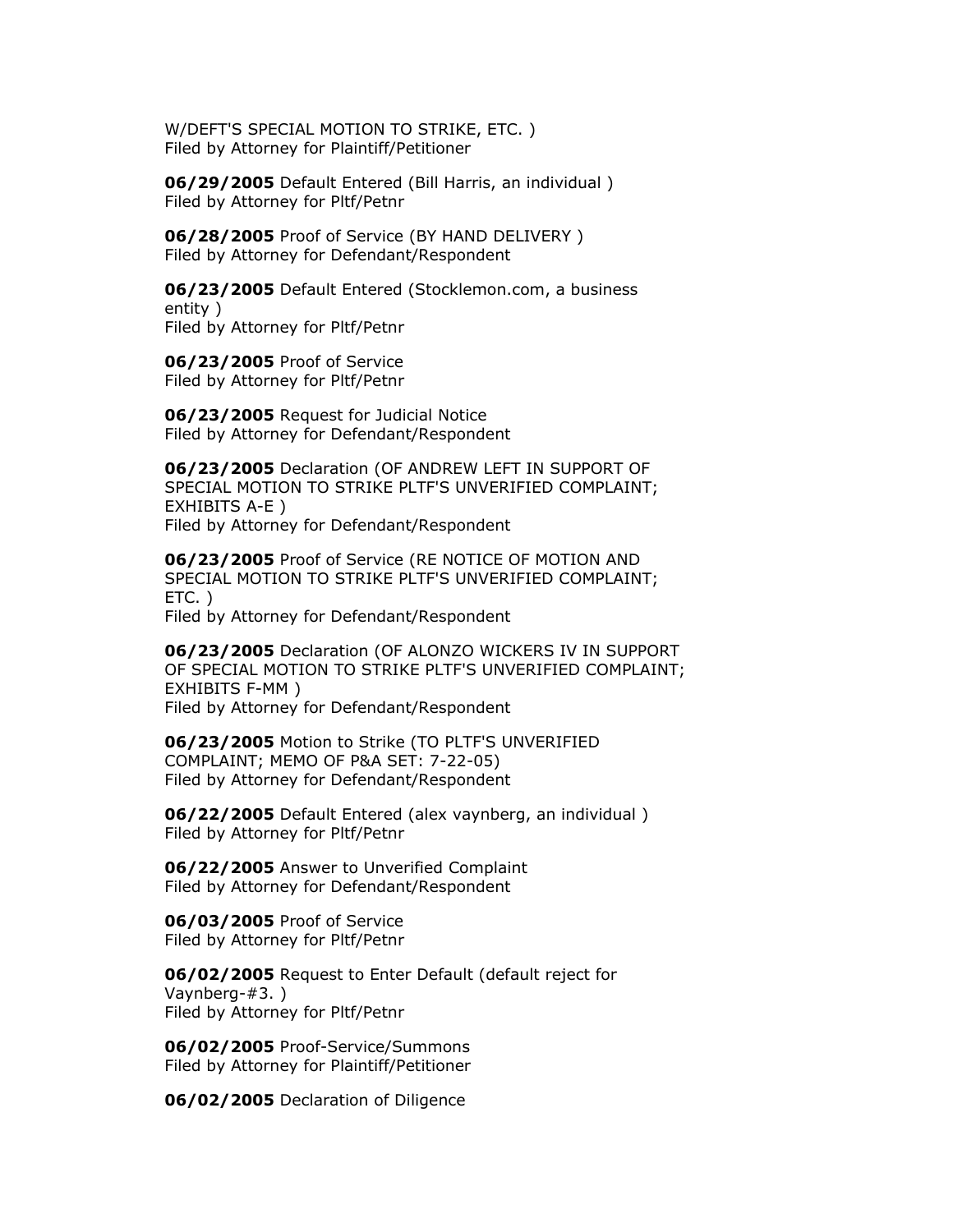Filed by Attorney for Pltf/Petnr

**06/02/2005** Request to Enter Default (default reject for Stocklemon.com #7.20.32. ) Filed by Attorney for Pltf/Petnr

**06/02/2005** Proof-Service/Summons Filed by Attorney for Pltf/Petnr

**06/02/2005** Summons Filed Filed by Attorney for Pltf/Petnr

Click on any of the below link(s) to see documents filed on or before the date indicated: [TOP](https://www.lasuperiorcourt.org/civilcasesummary/#DOC) [01/20/2006](https://www.lasuperiorcourt.org/civilcasesummary/#DOC21) [03/28/2005](https://www.lasuperiorcourt.org/civilcasesummary/#DOC41)

**03/28/2005** Notice-Case Management Conference Filed by Clerk

**03/22/2005** Complaint

Click on any of the below link(s) to see documents filed on or before the date indicated: [TOP](https://www.lasuperiorcourt.org/civilcasesummary/#DOC) [01/20/2006](https://www.lasuperiorcourt.org/civilcasesummary/#DOC21) [03/28/2005](https://www.lasuperiorcourt.org/civilcasesummary/#DOC41)

[Case Information](https://www.lasuperiorcourt.org/civilcasesummary/#CAS) | [Party Information](https://www.lasuperiorcourt.org/civilcasesummary/#PTY) | [Documents Filed](https://www.lasuperiorcourt.org/civilcasesummary/#DOC)

**Proceedings Held** (Proceeding dates listed in descending order)

**12/05/2006** at 08:30 am in Department 69, Edward A. Ferns, Presiding

Order to Show Cause (RE: Entry of Default as to ALEXVAYNBERG and OSC RE: Entry ofDefault Judgment as to BILL HARRIS2) OSC RE: DISMISSAL) - **Case Dismissed/Disposed**

**11/27/2006** at 08:30 am in Department 69, Edward A. Ferns, Presiding

Order to Show Cause (RE: Entry of Default as to ALEXVAYNBERG and OSC RE: Entry ofDefault Judgment as to BILL HARRIS2) OSC RE: DISMISSAL) - **OSC held and continued**

**11/06/2006** at 08:30 am in Department 69, Edward A. Ferns, Presiding Order to Show Cause (RE: Entry of Default as to ALEXVAYNBERG

and OSC RE: Entry ofDefault Judgment as to BILL HARRISand STOCKLEMON.COM) - **OSC held and continued**

**10/18/2006** at 09:00 am in Department 1A, Murray Gross, Presiding Judgment Debtor Examination Hrng - **Off Calendar**

**10/02/2006** at 09:00 am in Department 1A, Murray Gross, Presiding Judgment Debtor Examination Hrng - **Matter continued**